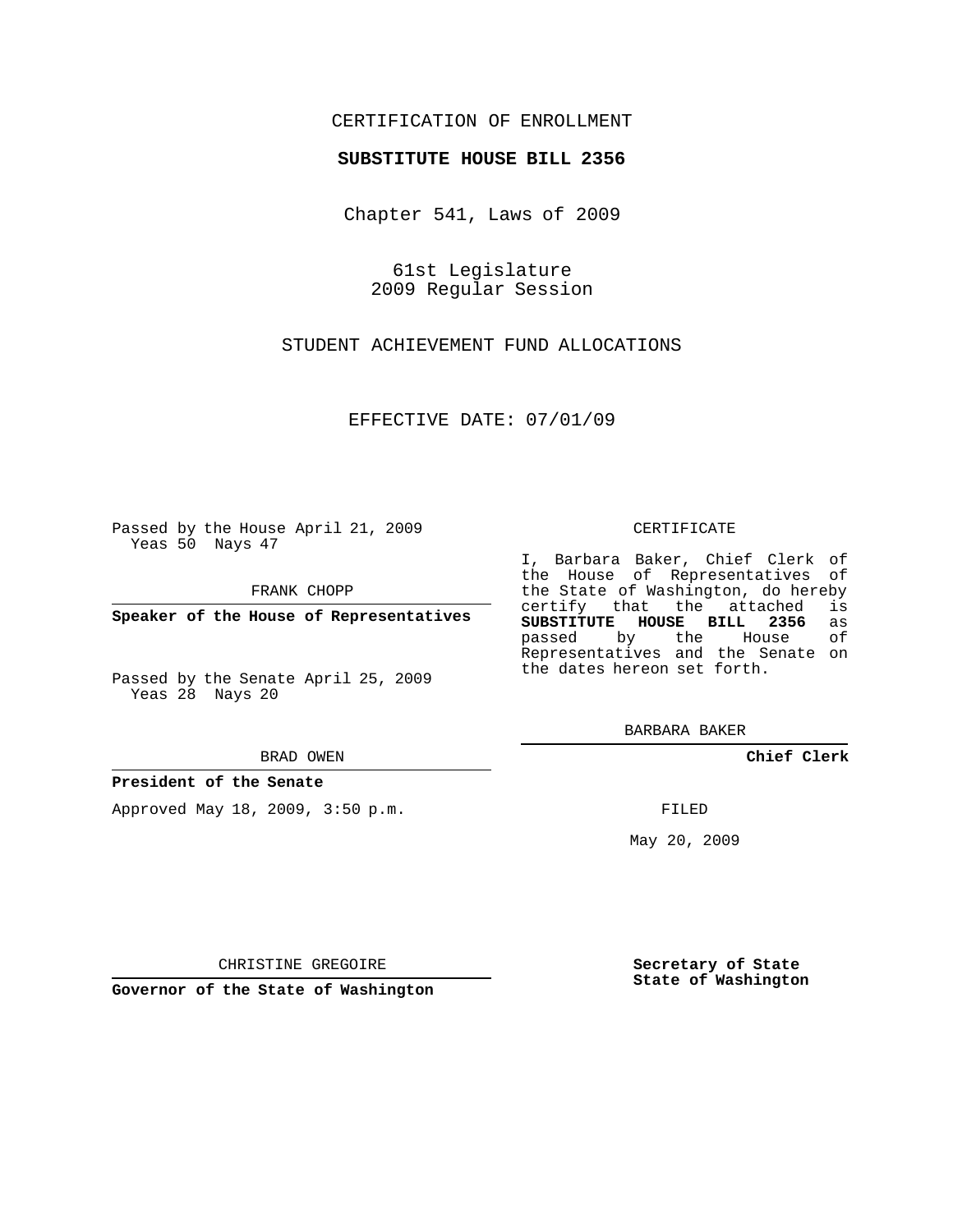# **SUBSTITUTE HOUSE BILL 2356** \_\_\_\_\_\_\_\_\_\_\_\_\_\_\_\_\_\_\_\_\_\_\_\_\_\_\_\_\_\_\_\_\_\_\_\_\_\_\_\_\_\_\_\_\_

\_\_\_\_\_\_\_\_\_\_\_\_\_\_\_\_\_\_\_\_\_\_\_\_\_\_\_\_\_\_\_\_\_\_\_\_\_\_\_\_\_\_\_\_\_

Passed Legislature - 2009 Regular Session

**State of Washington 61st Legislature 2009 Regular Session By** House Ways & Means (originally sponsored by Representative Haigh) READ FIRST TIME 04/20/09.

 AN ACT Relating to revising student achievement fund allocations; amending RCW 28A.505.220; providing an effective date; and declaring an emergency.

BE IT ENACTED BY THE LEGISLATURE OF THE STATE OF WASHINGTON:

 **Sec. 1.** RCW 28A.505.220 and 2009 c 4 s 901 are each amended to read as follows:

 (1) Total distributions from the student achievement fund to each school district shall be based upon the average number of full-time equivalent students in the school district during the previous school year as reported to the office of the superintendent of public instruction by August 31st of the previous school year. The superintendent of public instruction shall ensure that moneys generated by skill center students are returned to skill centers.

 (2) The allocation rate per full-time equivalent student shall be three hundred dollars in the 2005-06 school year, three hundred seventy-five dollars in the 2006-07 school year, and four hundred fifty dollars in the 2007-08 school year. For each subsequent school year, the amount allocated per full-time equivalent student shall be adjusted 19 for inflation ((as defined in RCW 43.135.025(8))) by the implicit price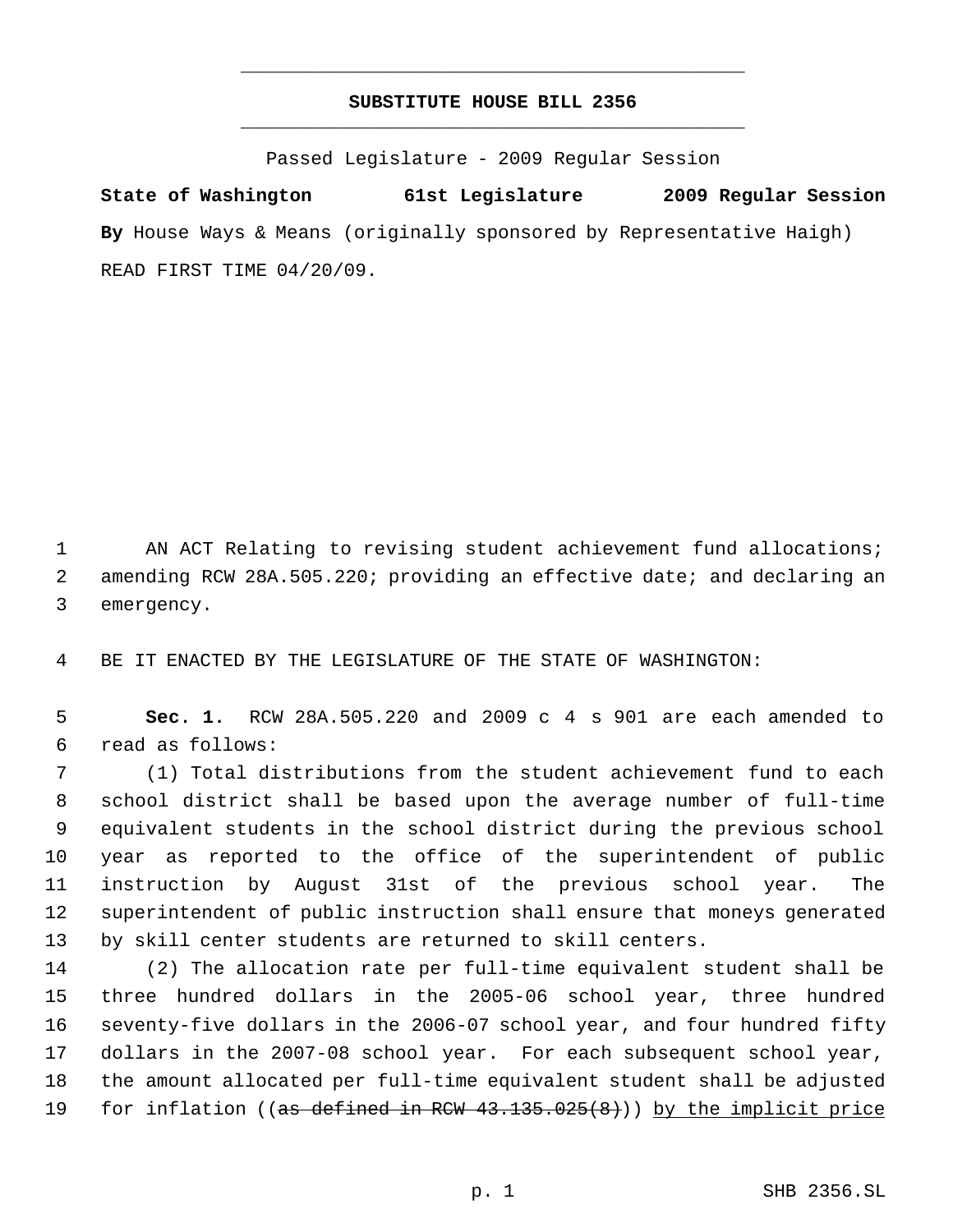1 deflator as published by the federal bureau of labor statistics. However, for the 2009-10 and 2010-11 school years, the amount allocated per full-time equivalent student shall be as specified in the omnibus 4 appropriations act. For the 2011-12 school year and thereafter, amounts allocated shall be further adjusted so that the allocations are equal to what they would have been if allocations had not been reduced for the 2009-10 and 2010-11 school years. These allocations per full- time equivalent student from the student achievement fund shall be supported from the following sources:

 (a) Distributions from state property tax proceeds deposited into the student achievement fund under RCW 84.52.068; and

 (b) Distributions from the education legacy trust account created in RCW 83.100.230.

 (3) Any funds deposited in the student achievement fund under RCW 43.135.045 shall be allocated to school districts on a one-time basis using a rate per full-time equivalent student. These funds are provided in addition to any amounts allocated in subsection (2) of this section.

 (4) The school district annual amounts as defined in subsection (2) of this section shall be distributed on the monthly apportionment schedule as defined in RCW 28A.510.250.

 (5) However, during the 2008-09 school year, the school district annual amounts as defined in this section shall be distributed as follows:

| 25 | September: | 9.0 percent;      |
|----|------------|-------------------|
| 26 | October:   | 9.0 percent;      |
| 27 | November:  | 5.5 percent;      |
| 28 | December:  | 9.0 percent;      |
| 29 | January:   | 9.0 percent;      |
| 30 | February:  | 9.0 percent;      |
| 31 | March:     | 9.0 percent;      |
| 32 | April:     | 9.0 percent;      |
| 33 | May:       | 5.5 percent;      |
| 34 | June:      | 4.2 percent;      |
| 35 | July:      | 11.8 percent; and |
| 36 | August:    | 10.0 percent.     |
|    |            |                   |